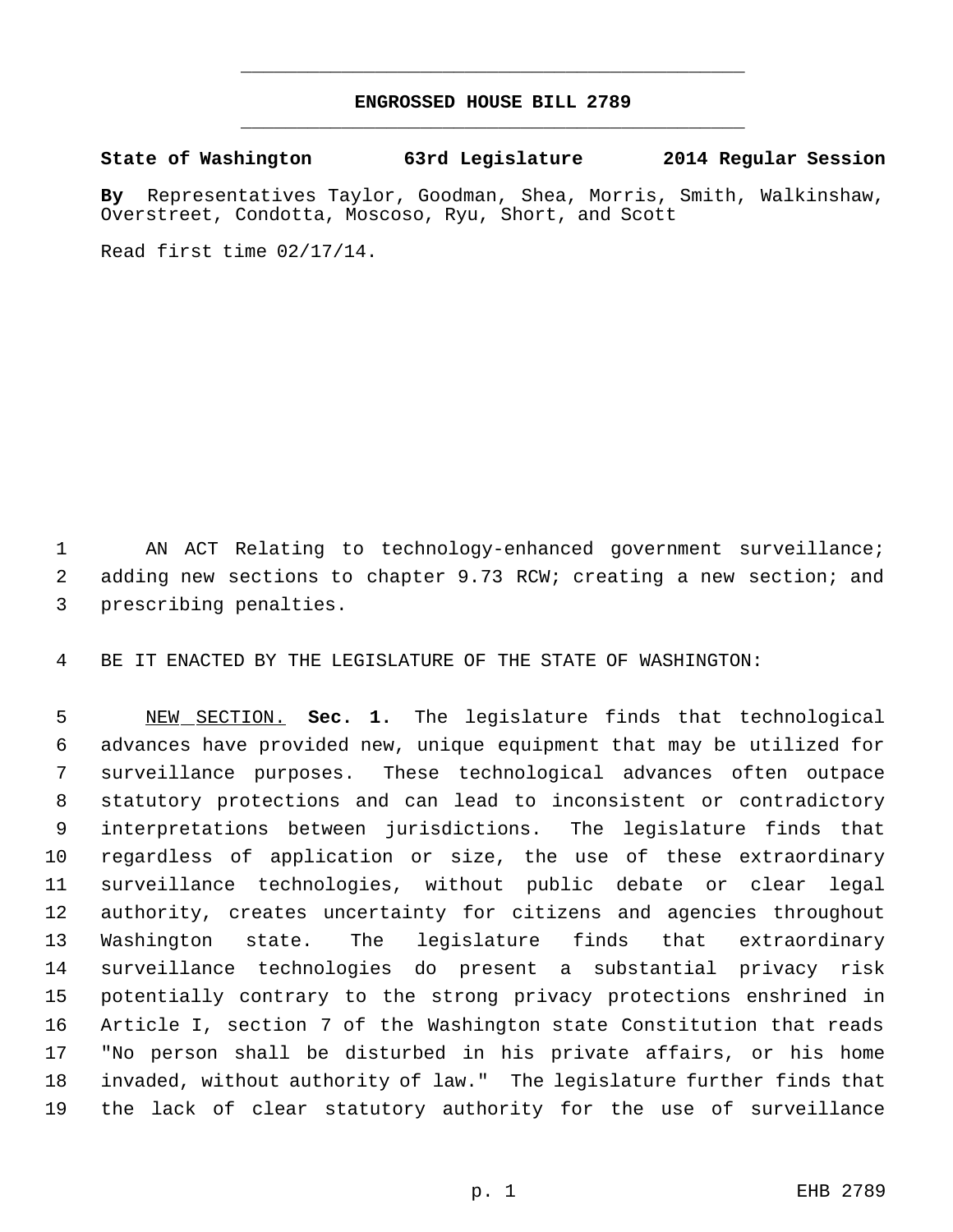technologies may increase liability to state and local jurisdictions. It is the intent of the legislature to provide clear standards for the lawful use of extraordinary surveillance technologies by state and local jurisdictions.

 NEW SECTION. **Sec. 2.** The definitions in this section apply throughout this subchapter unless the context clearly requires otherwise.

 (1)(a) "Agency" means the state of Washington, its agencies, and political subdivisions.

 (b) "Agency" also includes any entity or individual, whether public or private, with which any of the entities identified in (a) of this subsection has entered into a contractual relationship or any other type of relationship, with or without consideration, for the operation of an extraordinary sensing device that acquires, collects, or indexes personal information to accomplish an agency function.

 (2) "Biometric identification system" is a system that collects unique physical and behavioral characteristics including, but not limited to, biographical data, facial photographs, fingerprints, and iris scans to identify individuals.

 (3) "Court of competent jurisdiction" means any district court of the United States or any United States court of appeals that has jurisdiction over the offense being investigated or is located in a district in which surveillance with the assistance of the extraordinary sensing device will be conducted, or a court of general jurisdiction authorized by the state of Washington to issue search warrants.

 (4) "Extraordinary sensing device" means an unmanned aircraft system.

 (5) "Governing body" means the council, commission, board, or other controlling body of an agency in which legislative powers are vested, except that for a state agency for which there is no governing body other than the state legislature, "governing body" means the chief executive officer responsible for the governance of the agency.

(6) "Personal information" means all information that:

 (a) Describes, locates, or indexes anything about a person including, but not limited to:

 (i) His or her social security number, driver's license number, agency-issued identification number, student identification number,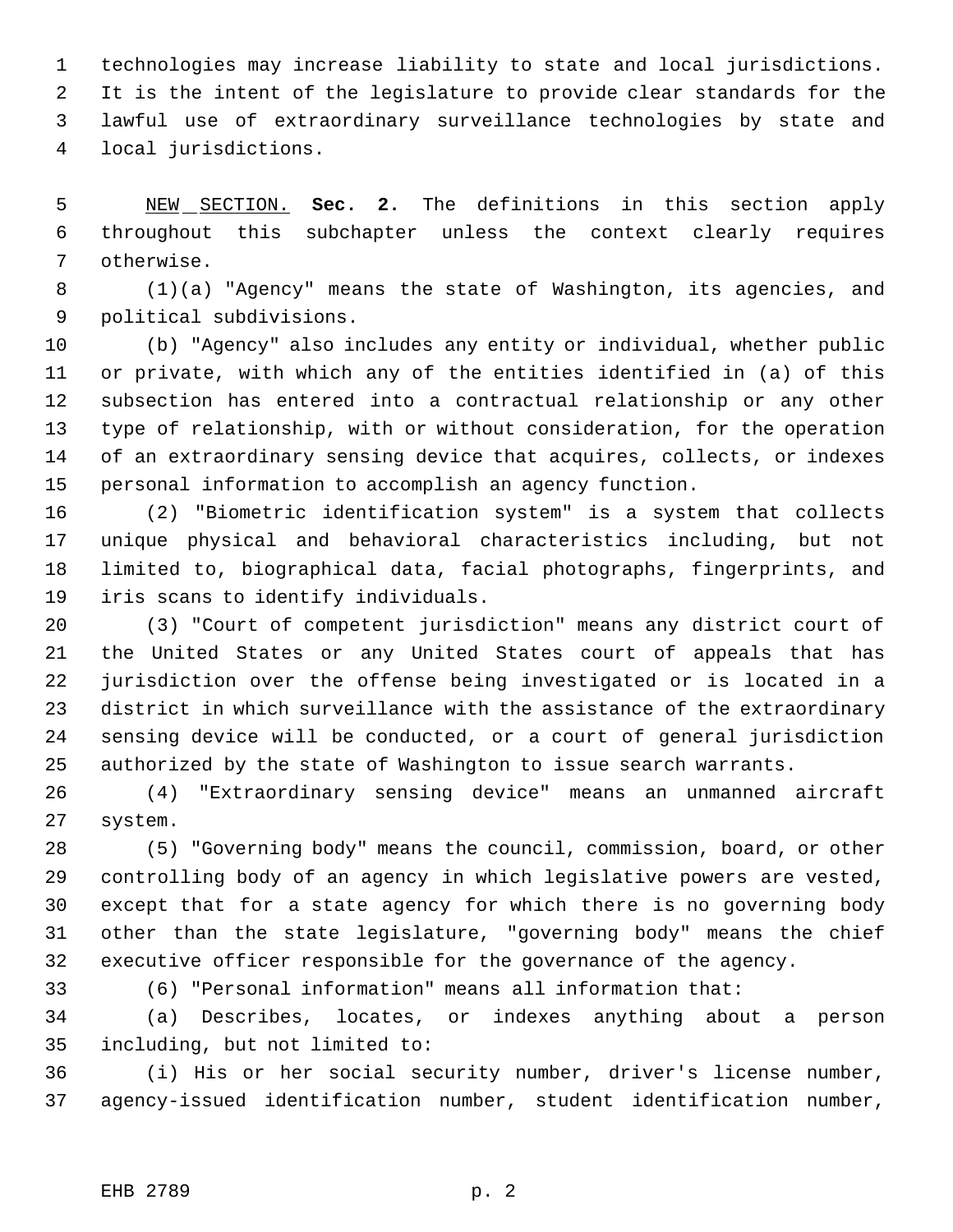real or personal property holdings derived from tax returns, and the person's education, financial transactions, medical history, ancestry, religion, political ideology, or criminal or employment record; or

 (ii) Intellectual property, trade secrets, proprietary information, or operational information;

 (b) Affords a basis for inferring personal characteristics, such as finger and voice prints, photographs, or things done by or to such person; and the record of the person's presence, registration, or membership in an organization or activity, or admission to an institution; or

 (c) Indexes anything about a person including, but not limited to, his or her activities, behaviors, pursuits, conduct, interests, movements, occupations, or associations.

 (7)(a) "Sensing device" means a device capable of remotely acquiring personal information from its surroundings, using any frequency of the electromagnetic spectrum.

 (b) "Sensing device" does not include equipment whose sole function is to provide information directly necessary for safe air navigation or operation of a vehicle.

 (8) "Unmanned aircraft system" means an aircraft that is operated without the possibility of human intervention from within or on the aircraft, together with associated elements, including communication links and components that control the unmanned aircraft that are required for the pilot in command to operate safely and efficiently in the national airspace system.

 NEW SECTION. **Sec. 3.** Except as otherwise specifically authorized in this subchapter, it is unlawful for an agency to operate an extraordinary sensing device or disclose personal information about any person acquired through the operation of an extraordinary sensing device.

 NEW SECTION. **Sec. 4.** (1) Agency procurement and use of extraordinary sensing devices must be conducted in a transparent manner that is open to public scrutiny, as provided in this section.

 (2) For a state agency having jurisdiction over criminal law enforcement including, but not limited to, the Washington state patrol, the agency may not procure an extraordinary sensing device for criminal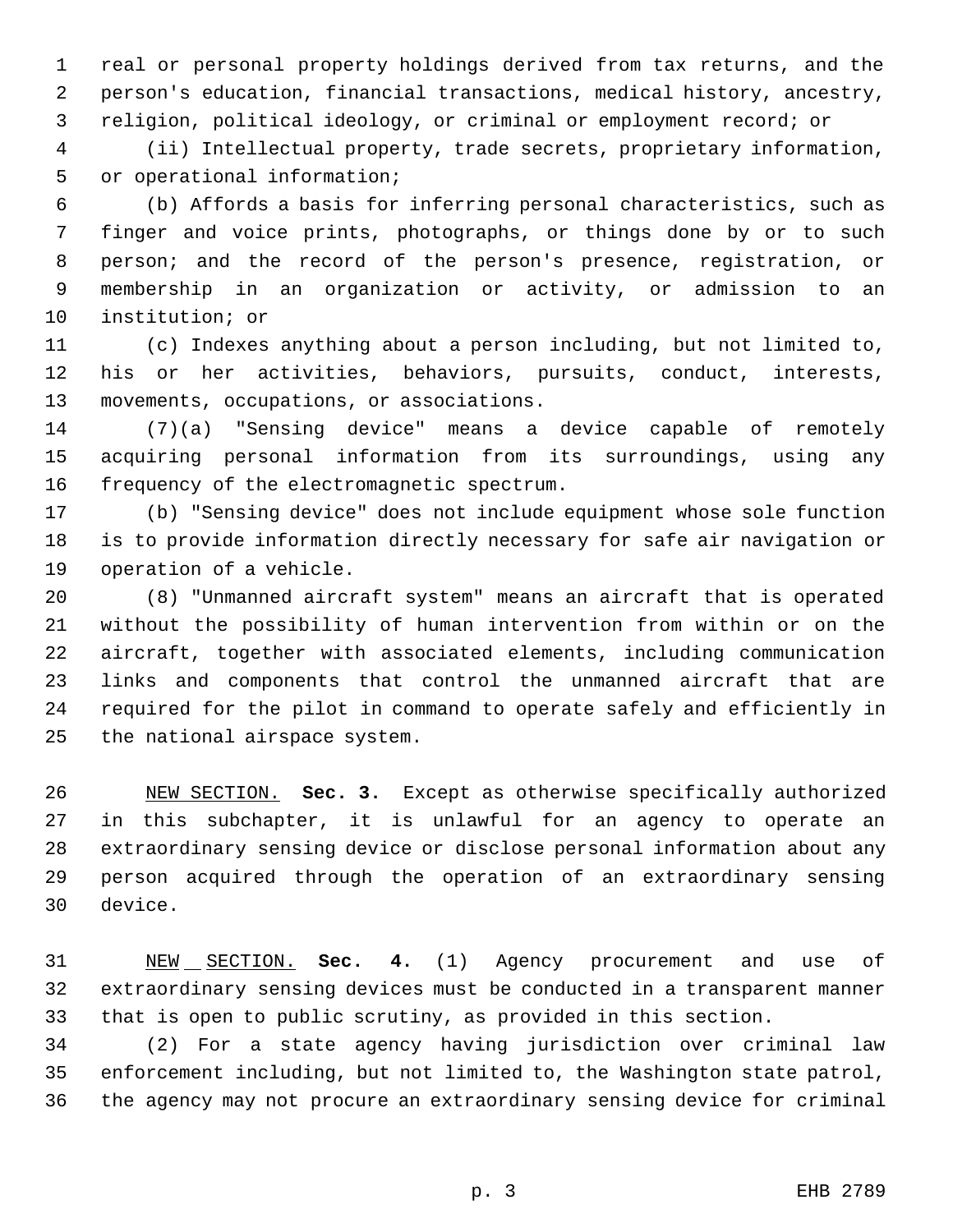law enforcement without the explicit approval of the legislature, given for that specific extraordinary sensing device to be used for a specific purpose.

 (3) For a local agency having jurisdiction over criminal law enforcement, the agency may not procure an extraordinary sensing device without the explicit approval of the governing body of such locality, given for that specific extraordinary sensing device to be used for a specific purpose.

 (4) For a state or local agency seeking to use an extraordinary 10 sensing device for a purpose described in section  $10(1)$  (b), (c), (d), or (e) of this act, the agency may not procure an extraordinary sensing device without first obtaining explicit approval from the agency's governing body.

 (5) For an agency other than as described in subsections (2) through (4) of this section, the agency may not procure an extraordinary sensing device.

 NEW SECTION. **Sec. 5.** The governing body for each agency must develop and make publicly available written policies and procedures for the use of any extraordinary sensing device procured, and provide notice and opportunity for public comment prior to adoption of the written policies and procedures.

 NEW SECTION. **Sec. 6.** All operations of an extraordinary sensing device or disclosure of personal information about any person acquired through the operation of an extraordinary sensing device must be conducted in such a way as to minimize the collection and disclosure of personal information not authorized under this subchapter.

 NEW SECTION. **Sec. 7.** (1) An extraordinary sensing device may be operated and personal information from such operation disclosed, if the operation and collection of personal information is pursuant to a search warrant issued by a court of competent jurisdiction as provided in this section, and the operation, collection, and disclosure are compliant with the provisions of this chapter.

 (2) Each petition for a search warrant from a judicial officer to permit the use of an extraordinary sensing device and personal information collected from such operation must be made in writing, upon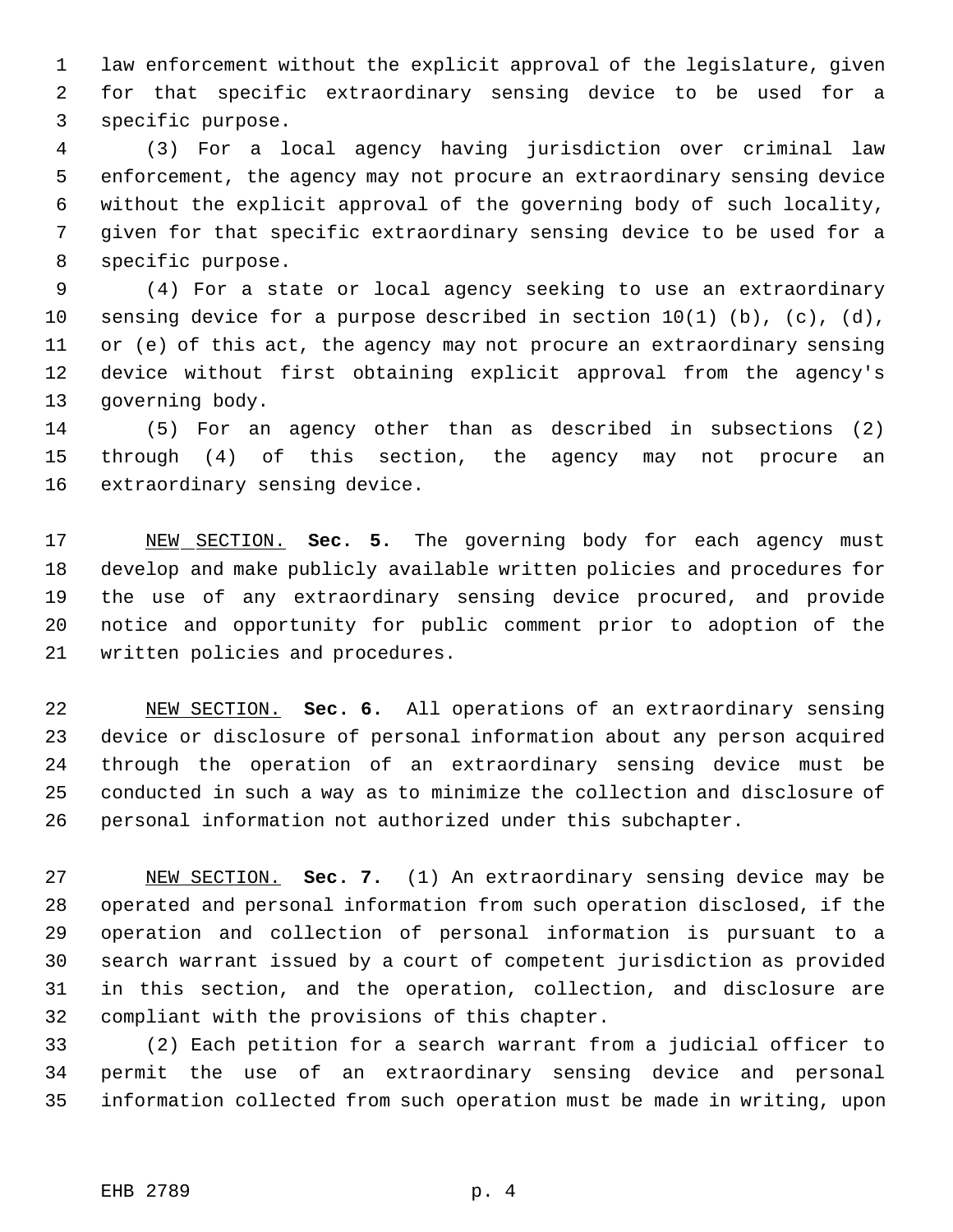oath or affirmation, to a judicial officer in a court of competent jurisdiction for the geographic area in which an extraordinary sensing device is to be operated or where there is probable cause to believe the offense for which the extraordinary sensing device is sought has been committed, is being committed, or will be committed.

 (3) The law enforcement officer shall submit an affidavit that includes:

 (a) The identity of the applicant and the identity of the agency conducting the investigation;

 (b) The identity of the individual and area for which use of the extraordinary sensing device is being sought;

 (c) Specific and articulable facts demonstrating probable cause to believe that there has been, is, or will be criminal activity and that the operation of the extraordinary sensing device will uncover evidence of such activity or facts to support the finding that there is probable cause for issuance of a search warrant pursuant to applicable 17 requirements; and

 (d) A statement that other methods of data collection have been investigated and found to be either cost prohibitive or pose an unacceptable safety risk to a law enforcement officer or to the public.

 (4) If the judicial officer finds, based on the affidavit submitted, there is probable cause to believe a crime has been committed, is being committed, or will be committed and there is probable cause to believe the personal information likely to be obtained from the use of the extraordinary sensing device will be evidence of the commission of such offense, the judicial officer may issue a search warrant authorizing the use of the extraordinary sensing device. The search warrant must authorize the collection of personal information contained in or obtained from the extraordinary sensing device, but must not authorize the use of a biometric identification system.

 (5) Warrants may not be issued for a period greater than ten days. Extensions may be granted, but no longer than the authorizing judicial officer deems necessary to achieve the purposes for which it was granted and in no event for longer than thirty days.

 (6) Within ten days of the execution of a search warrant, the officer executing the warrant must serve a copy of the warrant upon the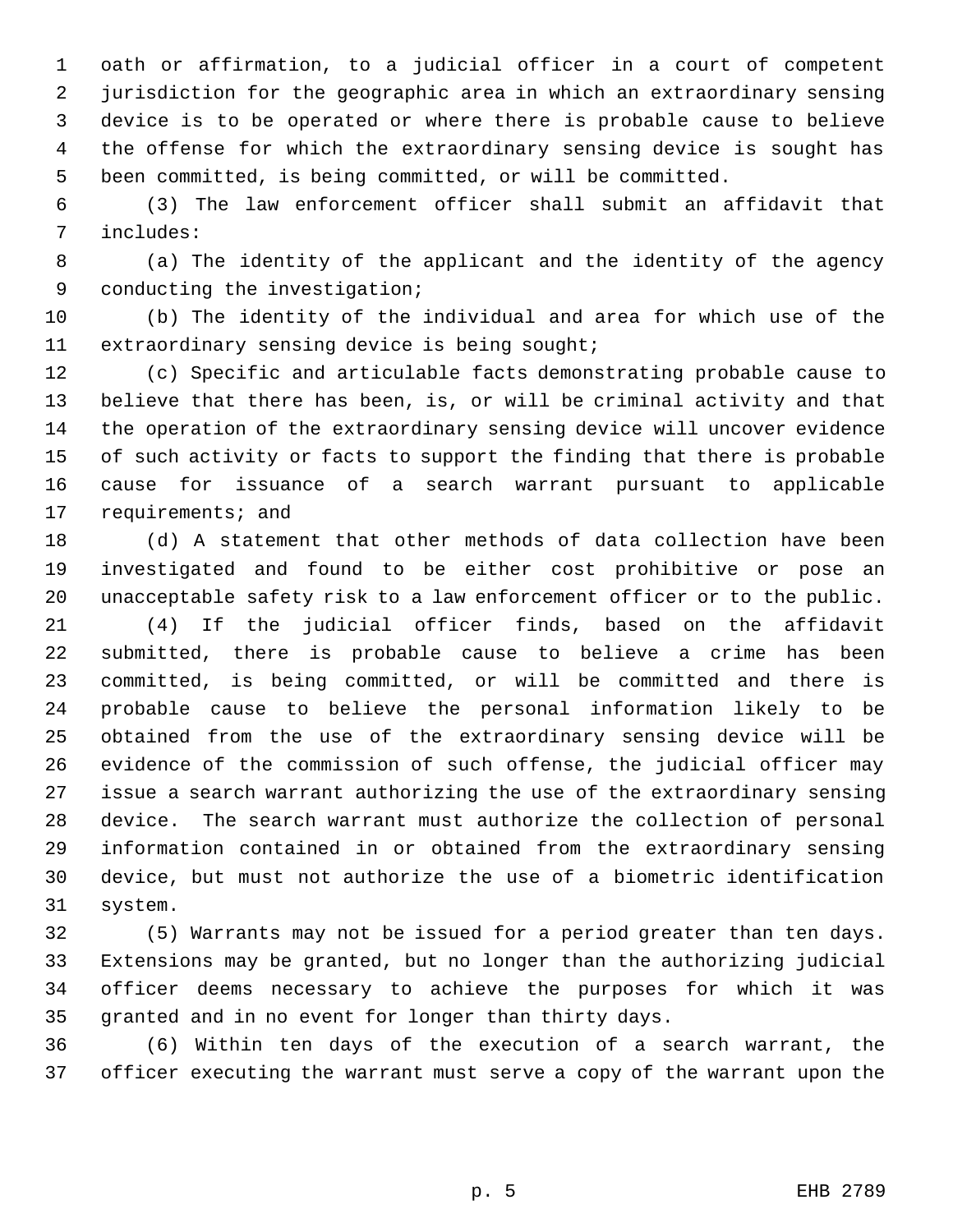target of the warrant, except if notice is delayed pursuant to section 8 of this act.

 NEW SECTION. **Sec. 8.** (1) A governmental entity acting under this section may, when a warrant is sought, include in the petition a request, which the court shall grant, for an order delaying the notification required under section 7(6) of this act for a period not to exceed ninety days if the court determines that there is a reason to believe that notification of the existence of the warrant may have an adverse result.

(2) An adverse result for the purposes of this section is:

(a) Placing the life or physical safety of an individual in danger;

(b) Causing a person to flee from prosecution;

(c) Causing the destruction of or tampering with evidence;

- (d) Causing the intimidation of potential witnesses; or
- (e) Jeopardizing an investigation or unduly delaying a trial.
- 

(3) The governmental entity shall maintain a copy of certification.

 (4) Extension of the delay of notification of up to ninety days each may be granted by the court upon application or by certification by a governmental entity.

 (5) Upon expiration of the period of delay of notification under subsection (2) or (4) of this section, the governmental entity shall serve a copy of the warrant upon, or deliver it by registered or first-class mail to, the target of the warrant, together with notice that:

 (a) States with reasonable specificity the nature of the law enforcement inquiry; and

 (b) Informs the target of the warrant: (i) That notification was delayed; (ii) what governmental entity or court made the certification or determination pursuant to which that delay was made; and (iii) which provision of this section allowed such delay.

 NEW SECTION. **Sec. 9.** (1) It is lawful under this section for any law enforcement officer or other public official to operate an extraordinary sensing device and disclose personal information from such operation if such officer reasonably determines that an emergency situation exists that involves criminal activity and presents immediate danger of death or serious physical injury to any person and: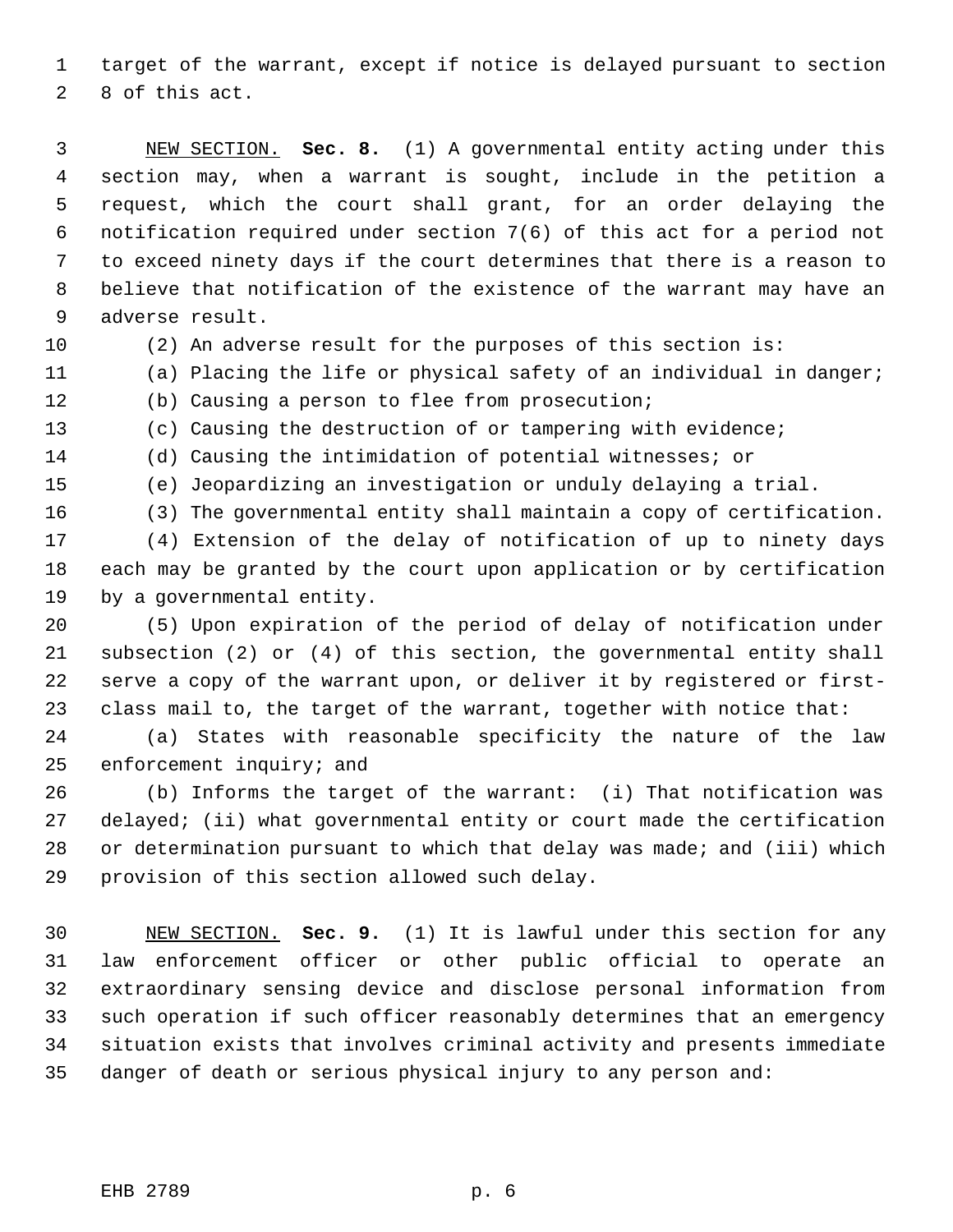(a) Requires operation of an extraordinary sensing device before a warrant authorizing such interception can, with due diligence, be obtained;

 (b) There are grounds upon which such a warrant could be entered to authorize such operation; and

 (c) An application for a warrant providing for such operation is made within forty-eight hours after the operation has occurred or begins to occur.

 (2) In the absence of a warrant, an operation of an extraordinary sensing device carried out under this section must immediately terminate when the personal information sought is obtained or when the application for the warrant is denied, whichever is earlier.

 (3) In the event such application for approval is denied, the personal information obtained from the operation of a device must be treated as having been obtained in violation of this subchapter, except for purposes of section 15 of this act, and an inventory must be served on the person named in the application.

 NEW SECTION. **Sec. 10.** (1) It is lawful under this section for a law enforcement officer, agency employee, or authorized agent to operate an extraordinary sensing device and disclose personal information from such operation if:

 (a) An officer, employee, or agent reasonably determines that an emergency situation exists that:

(i) Does not involve criminal activity;

 (ii) Presents immediate danger of death or serious physical injury to any person; and

 (iii) Requires operation of an extraordinary sensing device to reduce the danger of death or serious physical injury;

 (b) An officer, employee, or agent reasonably determines that the operation does not intend to collect personal information and is unlikely to accidentally collect personal information, and such operation is not for purposes of regulatory enforcement. Allowable purposes under this subsection (1)(b) are limited to:

 (i) Monitoring to discover, locate, observe, and prevent forest fires;

 (ii) Monitoring an environmental or weather-related catastrophe or 37 damage from such an event;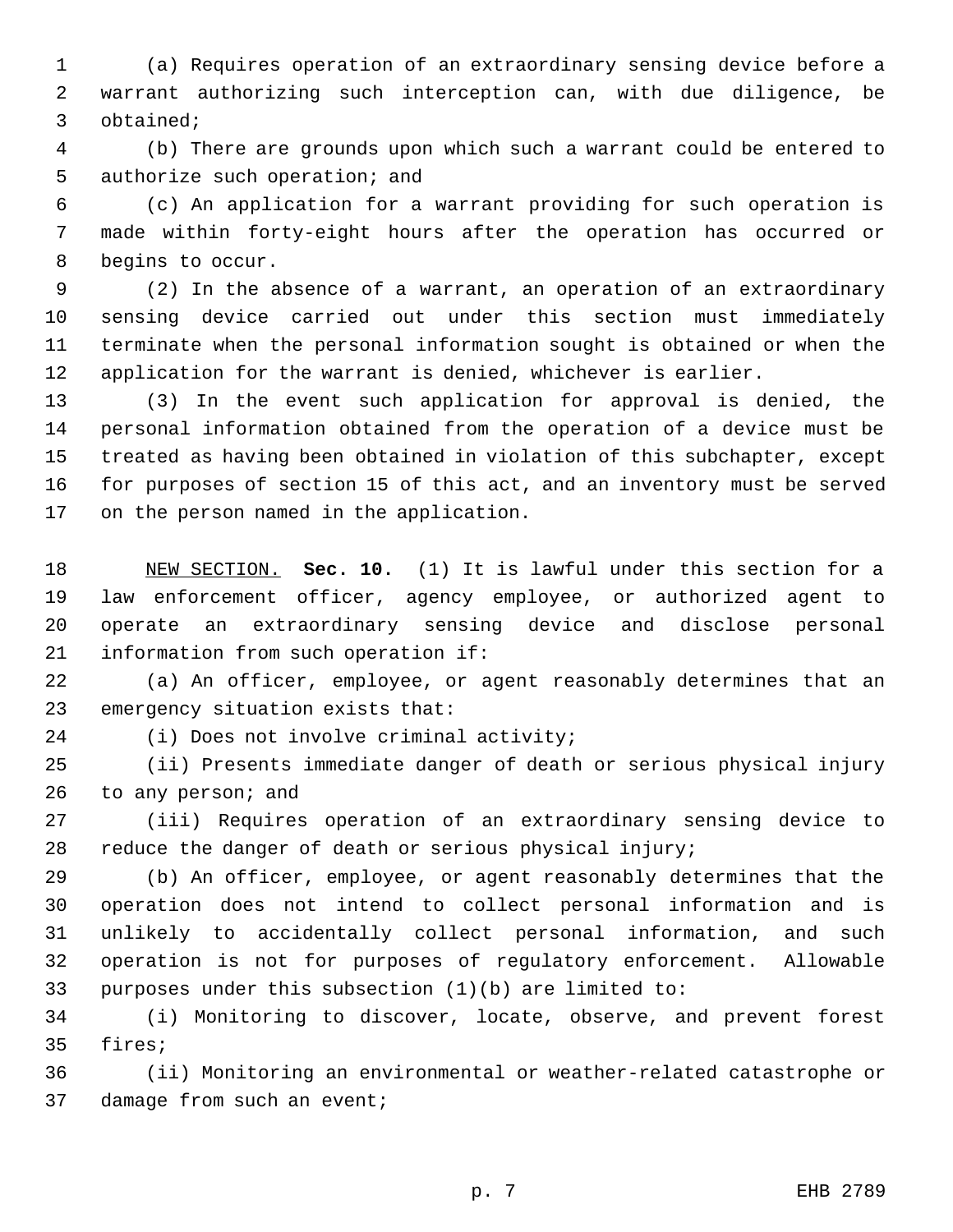(iii) Surveying for wildlife management, habitat preservation, or environmental damage; and

 (iv) Surveying for the assessment and evaluation of environmental or weather-related damage, erosion, flood, or contamination;

 (c) The operation is part of a training exercise conducted on a military base and the extraordinary sensing device does not collect personal information on persons located outside the military base;

 (d) The operation is for training and testing purposes by an agency and does not collect personal information; or

 (e) The operation is part of the response to an emergency or disaster for which the governor has proclaimed a state of emergency under RCW 43.06.010(12).

 (2) Upon completion of the operation of an extraordinary sensing device pursuant to this section, any personal information obtained must be treated as information collected on an individual other than a target for purposes of section 14 of this act.

 NEW SECTION. **Sec. 11.** An unmanned aircraft system may not be utilized for the purposes of investigation or enforcement of regulatory violations or noncompliance until the legislature has adopted legislation specifically permitting such use.

 NEW SECTION. **Sec. 12.** Operation of an extraordinary sensing device by an agency is prohibited unless the agency has affixed a unique identifier registration number assigned by the agency, and designed as far as practical to be viewable by the public while the device is in use.

 NEW SECTION. **Sec. 13.** Whenever any personal information from an extraordinary sensing device has been acquired, no part of such personal information and no evidence derived therefrom may be received in evidence in any trial, hearing, or other proceeding in or before any court, grand jury, department, officer, agency, regulatory body, legislative committee, or other authority of the state or a political subdivision thereof if the collection or disclosure of that personal information would be in violation of this subchapter.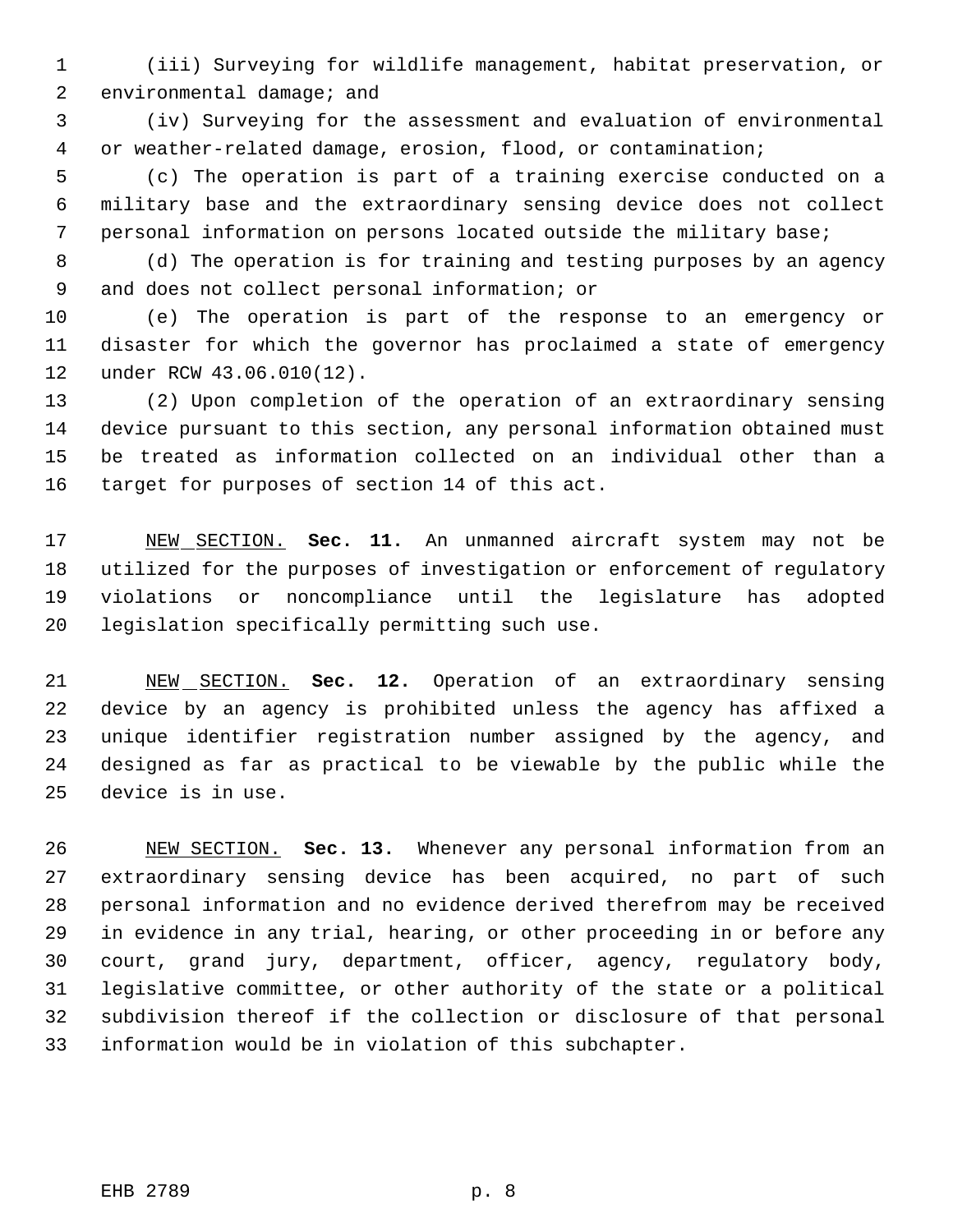NEW SECTION. **Sec. 14.** Personal information collected during the operation of an extraordinary sensing device authorized by and consistent with this subchapter may not be used, copied, or disclosed for any purpose after conclusion of the operation, unless there is probable cause that the personal information is evidence of criminal activity. Personal information must be deleted as soon as possible after there is no longer probable cause that the personal information is evidence of criminal activity; this must be within thirty days if the personal information was collected on the target of a warrant authorizing the operation of the extraordinary sensing device, and within ten days for other personal information collected incidentally to the operation of an extraordinary sensing device otherwise authorized by and consistent with this subchapter. There is a presumption that personal information is not evidence of criminal activity if that personal information is not used in a criminal prosecution within one year of collection.

 NEW SECTION. **Sec. 15.** Any person who knowingly violates this subchapter is subject to legal action for damages, to be brought by any other person claiming that a violation of this subchapter has injured his or her business, his or her person, or his or her reputation. A person so injured is entitled to actual damages or liquidated damages, computed at the rate of one dollar per day for each day of violation. In addition, the individual is entitled to reasonable attorneys' fees and other costs of litigation.

 NEW SECTION. **Sec. 16.** Any use of an extraordinary sensing device must fully comply with all federal aviation administration requirements and guidelines. Compliance with the terms of this subchapter is mandatory and supplemental to compliance with federal aviation administration requirements and guidelines.

 NEW SECTION. **Sec. 17.** (1) For a state agency having jurisdiction over criminal law enforcement including, but not limited to, the Washington state patrol, the agency must maintain records of each use of an extraordinary sensing device and, for any calendar year in which an agency has used an extraordinary sensing device, prepare an annual report including, at a minimum, the following: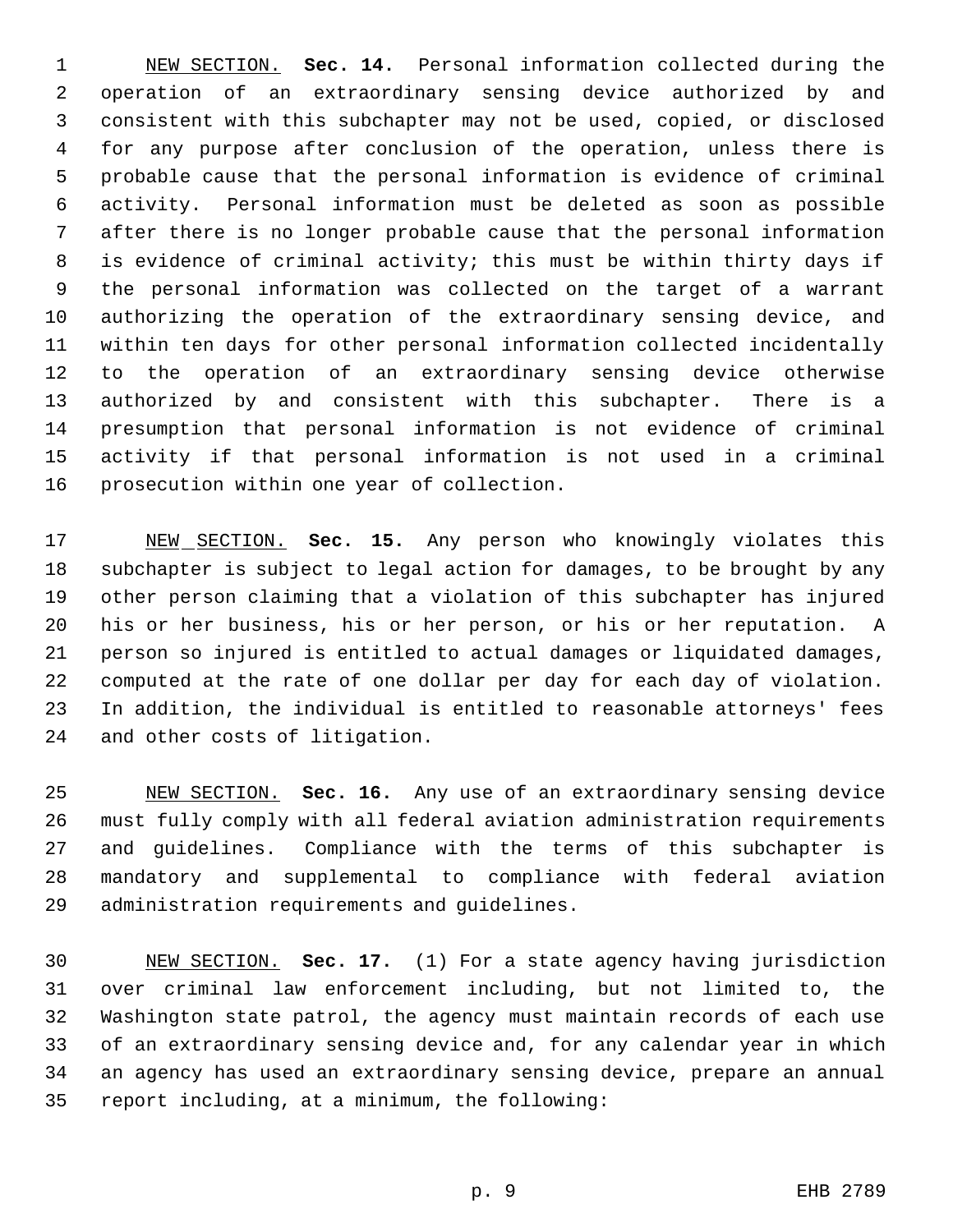(a) The number of uses of an extraordinary sensing device organized 2 by types of incidents and types of justification for use;

 (b) The number of crime investigations aided by the use and how the use was helpful to the investigation;

 (c) The number of uses of an extraordinary sensing device for reasons other than criminal investigations and how the use was helpful;

 (d) The frequency and type of data collected for individuals or 8 areas other than targets;

(e) The total cost of the extraordinary sensing device;

 (f) The dates when personal information and other data was deleted 11 or destroyed in compliance with the act;

12 (g) The number of warrants requested, issued, and extended; and

 (h) Additional information and analysis the governing body deems useful.

 (2) For a state agency other than that in subsection (1) of this section, the agency must maintain records of each use of an extraordinary sensing device and, for any calendar year in which an agency has used an extraordinary sensing device, prepare an annual report including, at a minimum, the following:

 (a) The types of extraordinary sensing devices used, the purposes for which each type of extraordinary sensing device was used, the circumstances under which use was authorized, and the name of the 23 officer or official who authorized the use;

 (b) Whether deployment of the device was imperceptible to the public;

 (c) The specific kinds of personal information that the extraordinary sensing device collected about individuals;

 (d) The length of time for which any personal information collected by the extraordinary sensing device was retained;

 (e) The specific steps taken to mitigate the impact on an individual's privacy, including protections against unauthorized use and disclosure and a data minimization protocol; and

 (f) An individual point of contact for citizen complaints and concerns.

 (3) For a local agency having jurisdiction over criminal law enforcement or regulatory violations, the agency must maintain records of each use of an extraordinary sensing device including, at a minimum, the following: